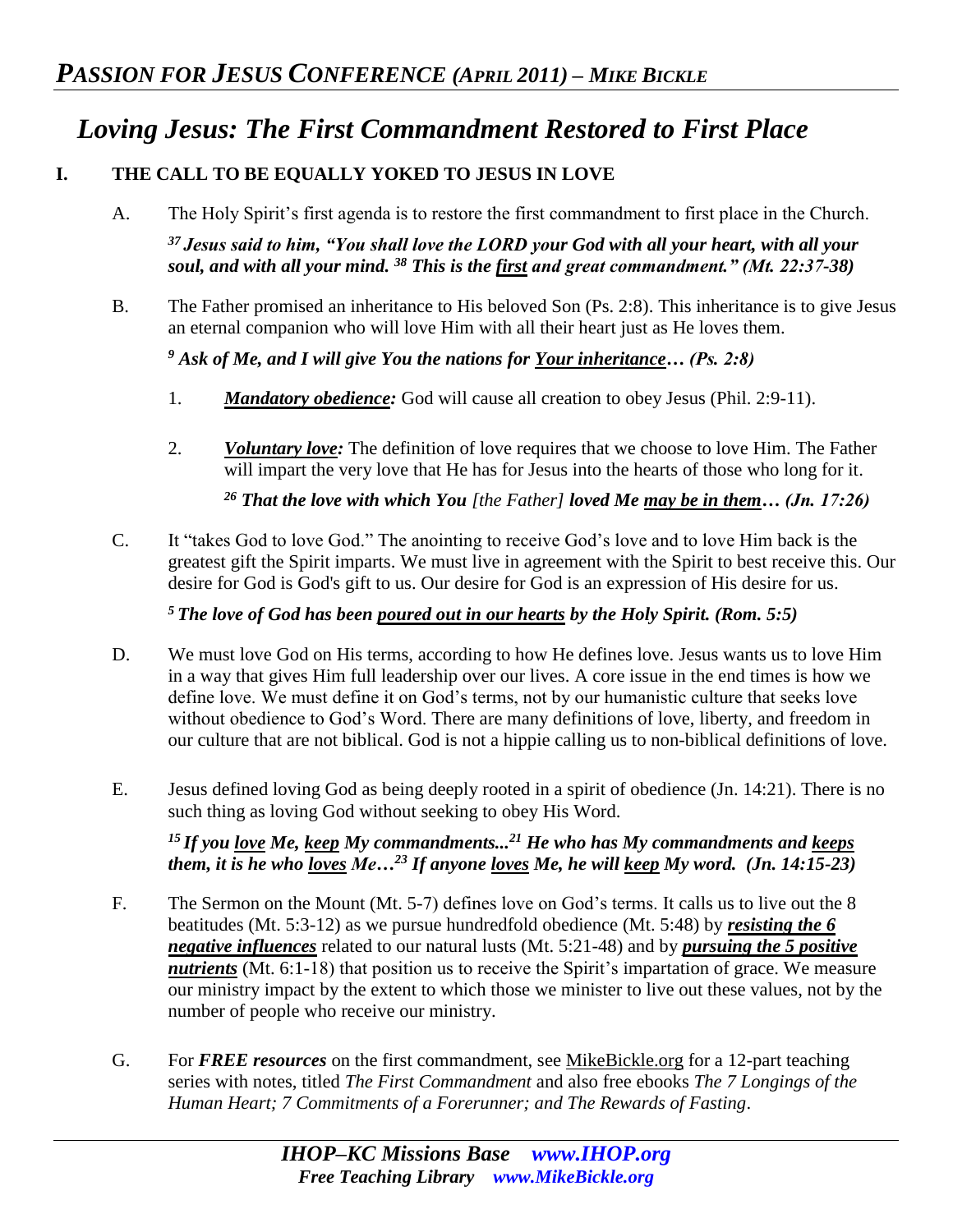## **II. THE FIRST AND GREAT COMMANDMENT**

- A. God's first priority and the Spirit's first emphasis is that we would cultivate love for God. *<sup>37</sup>You shall love the LORD…<sup>38</sup> This is the first and great commandment. (Mt. 22:37-38)*
- B. Jesus did not call it the first option, but the first command. Jesus makes it clear that cultivating love for Him is the first emphasis of the Holy Spirit. God has everything, yet He is searching for something that He still wants first. What does God search for? What does He want most and first? It is love that He is after. He is after our heart. The mystery of our life is found in this truth.
- C. Cultivating love for God has the greatest impact on God's heart and our heart. Anyone who loves Jesus will love others much more. It is the greatest calling. Some who seek to know God's will for their life focus on knowing what they are supposed to do instead of what they are supposed to become. When they speak of wanting the greatest calling, they refer to the size of their ministry instead of the size of their heart. The greatest grace we can receive is the anointing to feel God's love and to express it. It brings the greatest freedom and has the greatest reward.

# **III. SPHERE #1: LOVE WITH ALL OUR HEART**

- A. *Sphere #1: Love with all our heart:* We are to engage our emotions in our love for God. God wants more than dutiful service. Our love for God touches our emotions without succumbing to emotionalism. We have a significant role in determining how our emotions develop over time. We can cultivate greater affections for God by setting our heart to grow in this sphere.
- B. We can "set" our love or affections on anything that we choose. Our emotions eventually follow whatever we set ourselves to pursue. This involves determining that the *primary dream of your heart is to walk in the first commandment*. As we change our mind, the Spirit changes our heart (emotions). Set your heart first on loving Jesus and causing others to love Jesus.

*<sup>14</sup> Because he has set his love [heart] upon Me, therefore I will deliver him… (Ps. 91:14)* 

C. David made a choice to set his heart to love God. He determined to love God.

*1 I will love You, O LORD, my strength. (Ps. 18:1)* 

D. Our emotions are a very important and powerful part of our life. Thus, God wants to be loved from this part of our life. The heart must be kept focused and clean with diligence. We keep our heart by refusing to allow our emotions to be inappropriately connected to money, positions of honor, wrong relationships, sinful addictions, bitterness, offenses, etc.

*<sup>23</sup> Keep your heart with all diligence, for out of it spring the issues of life. (Prov. 4:23)* 

- E. Christianity is an ongoing encounter of love with a Person. Possessing fierce dedication and making radical choices for righteousness will not keep us steady unless we encounter love.
- F. We resist being entrenched in vain imaginations that cause our emotions to be progressively stirred by various lusts. We express our love to God by resisting emotions contrary to His will.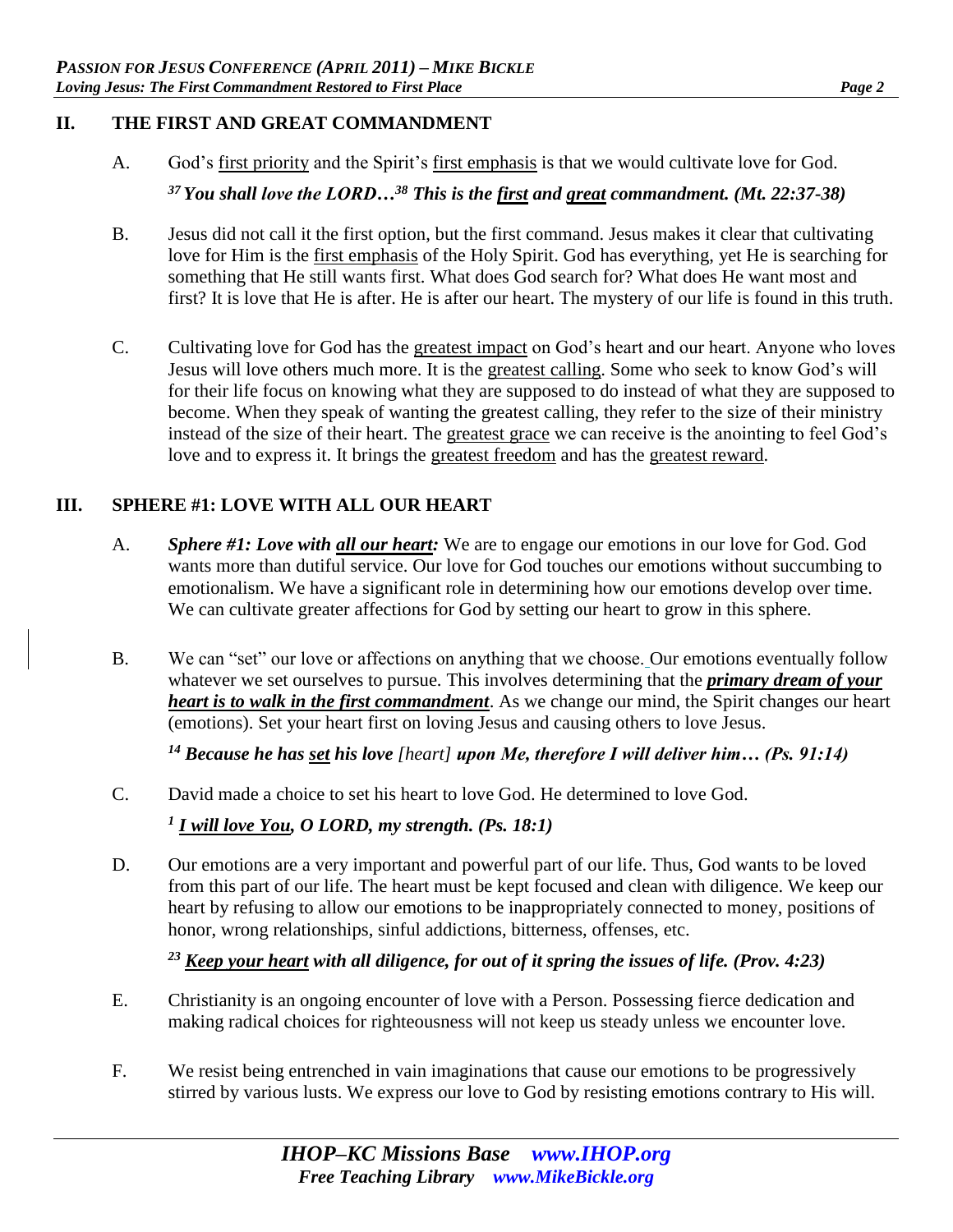### **IV. SPHERE #2: LOVE WITH ALL OUR MIND**

- A. *Sphere #2: Love with all our mind:* We fill our mind with that which inspires love for God instead of that which diminishes it. What we do with our mind greatly affects our capacity to love. If we fill our mind with the right things, our capacity to love Jesus increases; if we fill our mind with wrong things, our capacity to love Jesus diminishes.
- B. Our mind is the doorway to our inner man and greatly affects our capacity to love. Much of our life occurs in our mind. The language of the human spirit is images or pictures.
- C. Our mind is an "internal movie screen" that continually shows us pictures. It is like a camera that stores our memories. We are the producer, leading actor, and consumer in our internal movies. We produce it, act in it, and watch it. We are both the hero and the villain.
- D. Our mind is a vast universe within us that will never, ever be turned off. We cannot shut down the images in our mind, but we can redirect them. We can replace dark thoughts with new ones. Thus, we can rewrite the script of the movie that we continually watch within by reading and meditating on, or praying over, God's Word on a regular basis.
- E. Our mind has such glorious potential and vast power, yet many believers are so casual about what they do with their minds. They fill their minds with entertainment or daydreaming about vanity when they have the Holy Spirit and the Bible.
- F. We love God with our mind by taking the time to fill our mind with the Word, so that we come into *agreement with the truth* about Him. This involves refusing lies about His heart as a tender Father and passionate Bridegroom King, as we take time to meditate on God's Word.
- G. Jesus exposed how the spirit of immorality operates. It is rooted first in the mind (sexual imaginations) and is fueled by sight or "looking with lust" (actual person or digital images).

*<sup>28</sup> Whoever looks at a woman to lust…has already committed adultery…in his heart (Mt. 5:28)* 

- H. The progression of adultery: eye adultery leads to heart adultery which leads to circumstances that lead to physical adultery.
- I. *Principle:* sexual purity is established first in the area of the eyes. Jesus wants us to understand the role of the "eye gate" as the primary battlefront for stopping the operation of the spirit of immorality. It is easier to close the "eye gate" than to put out the fires of immoral passions.
- J. Job understood the importance and power of eye adultery in his determination to love God.

*<sup>1</sup>I have made a covenant with my eyes; why then should I look upon a young woman? <sup>9</sup> If my heart has been enticed by a woman, or if I have lurked at my neighbor's door... (Job 31:1, 9)*